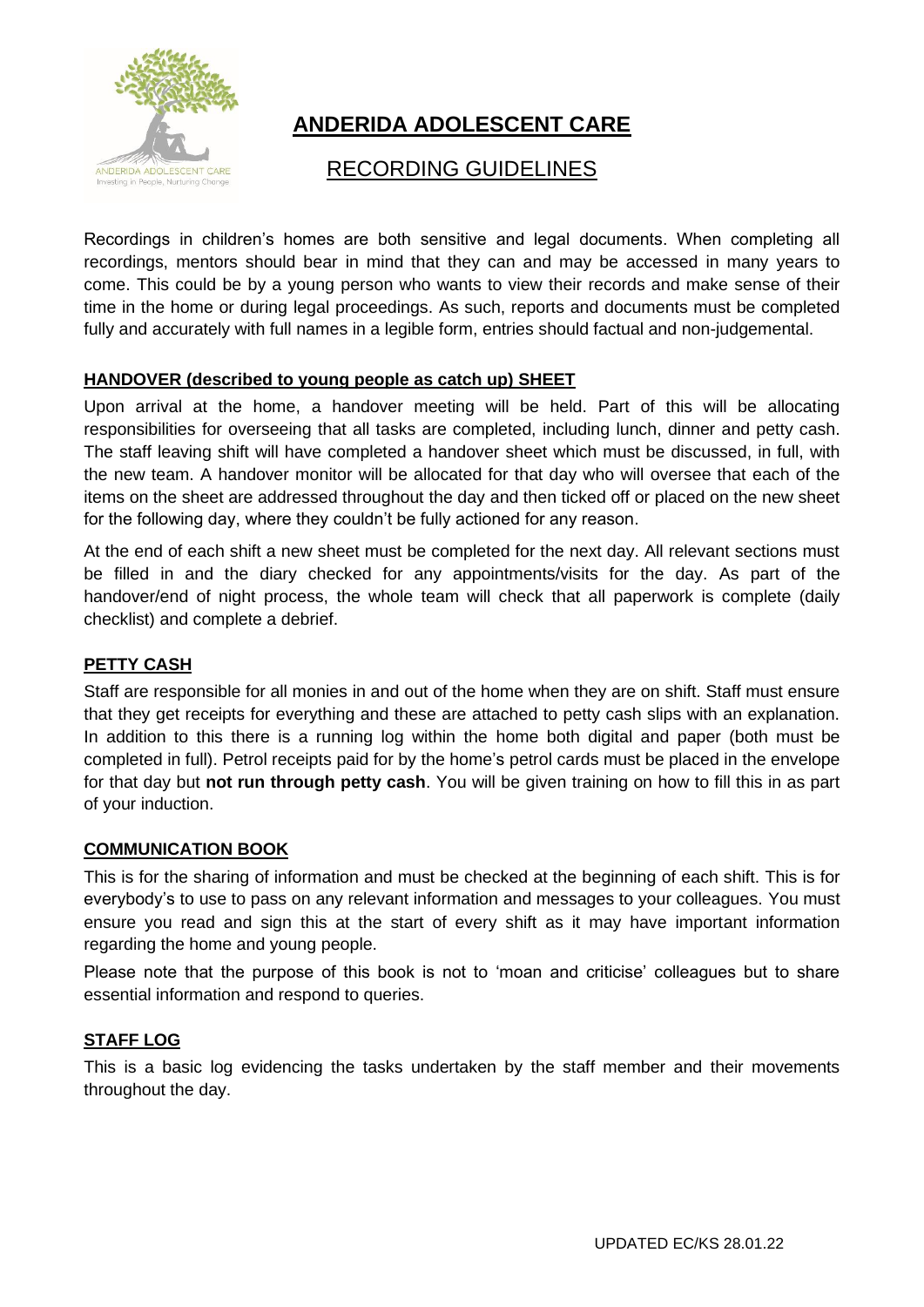## **WORKING FROM HOME**

There have become a number of reasons for mentors/management team/admin staff maybe required to work from home, particularly to include Covid/ isolation related issues. When working from home it is essential that this is agreed by line managers and directors, there is

also a requirement that this is transparent and evidenced, for example:

- Pre agreed
- Planned
- A detailed recording of tasks undertaken to the home to be copied into the staff log
- Evidenced to line managers and director

## **DAILY RECORDING**

This form is an explanation relating to the child throughout the day. it is for expressing the moods and behaviours of the young person and any contact had with outside agencies or significant others (to include direct contact, email and telephone). The DR references anything important that needs to be recorded in a significant event, key hour or incident report, along with recording the young person's food intake for the day.

#### **ACTIVITY CHART**

This is filled in on a daily basis as a quick guide to the young person's activities (e.g. swimming & resident meal).

#### **ACTIVITY AWARD SCHEME – A POINTS**

All young people have an activity award scheme personalised to their goals/care plans; these must be completed at the end of each shift allocating a 0,  $\frac{1}{2}$  or 1 point for the effort made in each area. Sometimes young people can be awarded additional points in line with their goals or for outstanding effort. Rewards are located on the A-Points website. Half of each week's earned points are saved into a JISA via the office. Each week the amount should be totalled and given to the office for their records, quarterly statements will be shared with the young people.

It would be encouraged to extend the amount of savings for the children and young people.

## **KEY HOUR REPORT**

Formal key work meetings should be held with key workers once a week. This is recorded on a key report and signed by staff and the young person. Alongside this, all staff can undertake both formal and informal key hours on an ad-hoc basis, recording any significant conversations staff have with the young people. Key hours are passed to the young person in the manner agreed with them.

#### **POCKET MONEY & PHONECARD LOG**

To be completed when a young person is given their pocket money. The young person must sign the form to evidence receipt of their allowances.

#### **PERSONAL ALLOWANCES**

In addition to filling in the above, these show a full record and breakdown of all the young person's personal allowances. Allowances are allocated on a set day and the sheets are updated to show this. Whenever monies are spent, the deductions need to show on the sheet.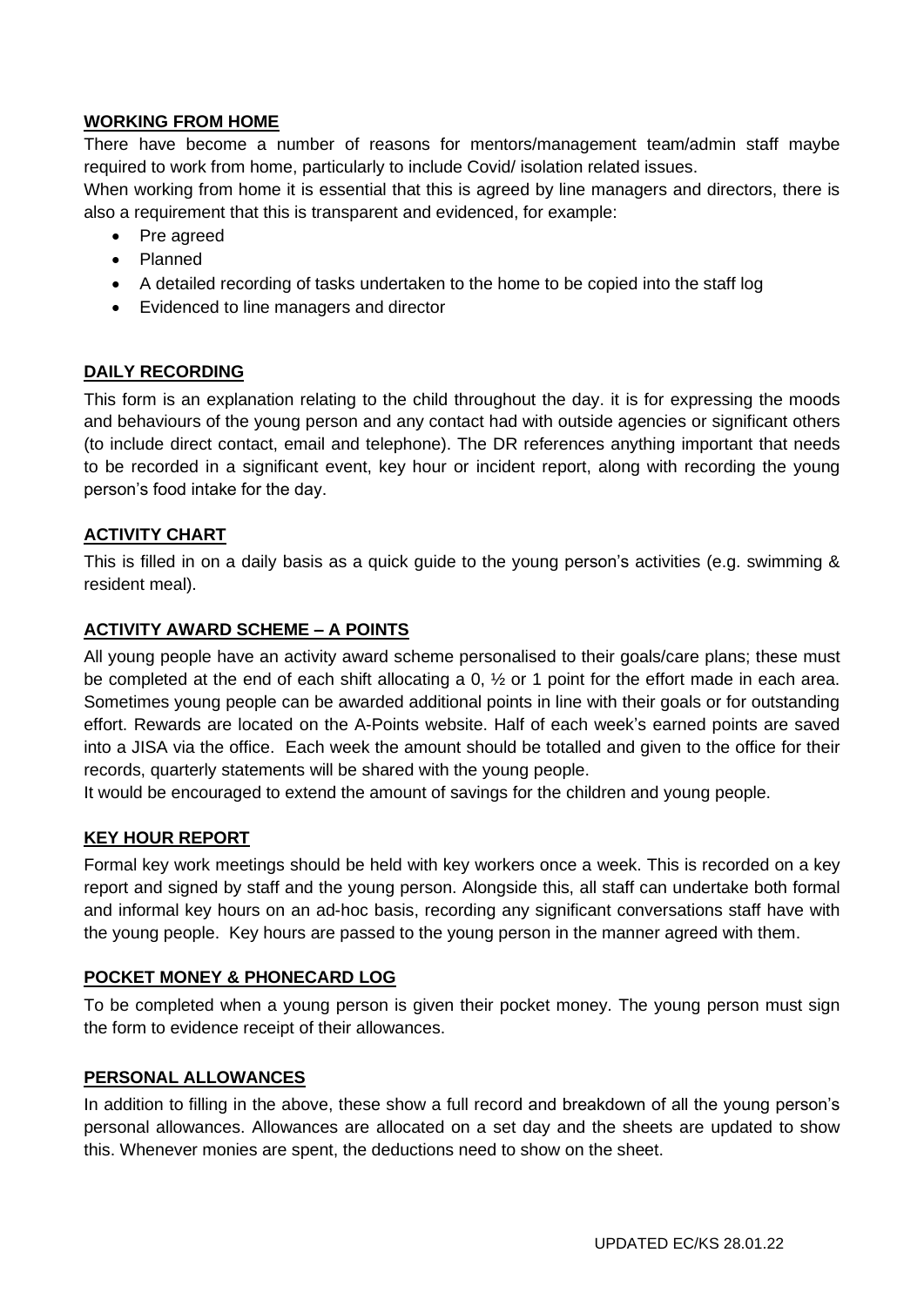## **CARE PLAN**

Care plans are filled in on a daily basis with all important recordings having a brief summary under the relevant ECM, legal and medical headings digitally. The following information needs to be included in the care plan:

- Medical intervention/appointments
- Legal intervention/appointments
- Significant events written under the relevant ECM heading
- Incident reports written under the relevant ECM heading
- Family contact
- Anything significant/different in the young person's life/care

#### **SIX MONTHLY SUMMARY CHAT REVIEW**

This is a six-monthly progress report completed by the key worker and the young person, outlining their progress over the last six months and scoring them based on monthly scoring under the ECM headings. This needs to be sent to head office, who will then forward to the local authority and significant others.

#### **MONTHLY CHAT SCORING**

This is completed monthly by the keyworker or designated person. It is vital that the person who does this does it consistently once a month over six months. The scores are then put into a graph format at the six-monthly CHAT reviews.

#### **COMPLAINTS FORM**

This is to be filled in by anyone (including young people) who wish to make a complaint (please see complaints procedure).

#### **ACCESS TO RECORDS FORM**

Should a young person request to see their file they should be asked by the staff member to fill in the above form. This needs to be submitted to the manager and the young person informed that we need 24 hours' notice before releasing any files that are appropriate to share. The manager will agree to share a small number of documents at a time in order that the child is not overwhelmed by the quantity of documents, they will also ensure that the young person is supported in reading the paperwork.

#### **SIGNIFICANT EVENTS**

This is for recording anything of significance that has happened during the day that you think other staff may need to know. Significant events should record anything that is significant, including positive areas. The following could be considered significant events:

- Contact with family
- Young person's mood or aggressive outburst
- A discussion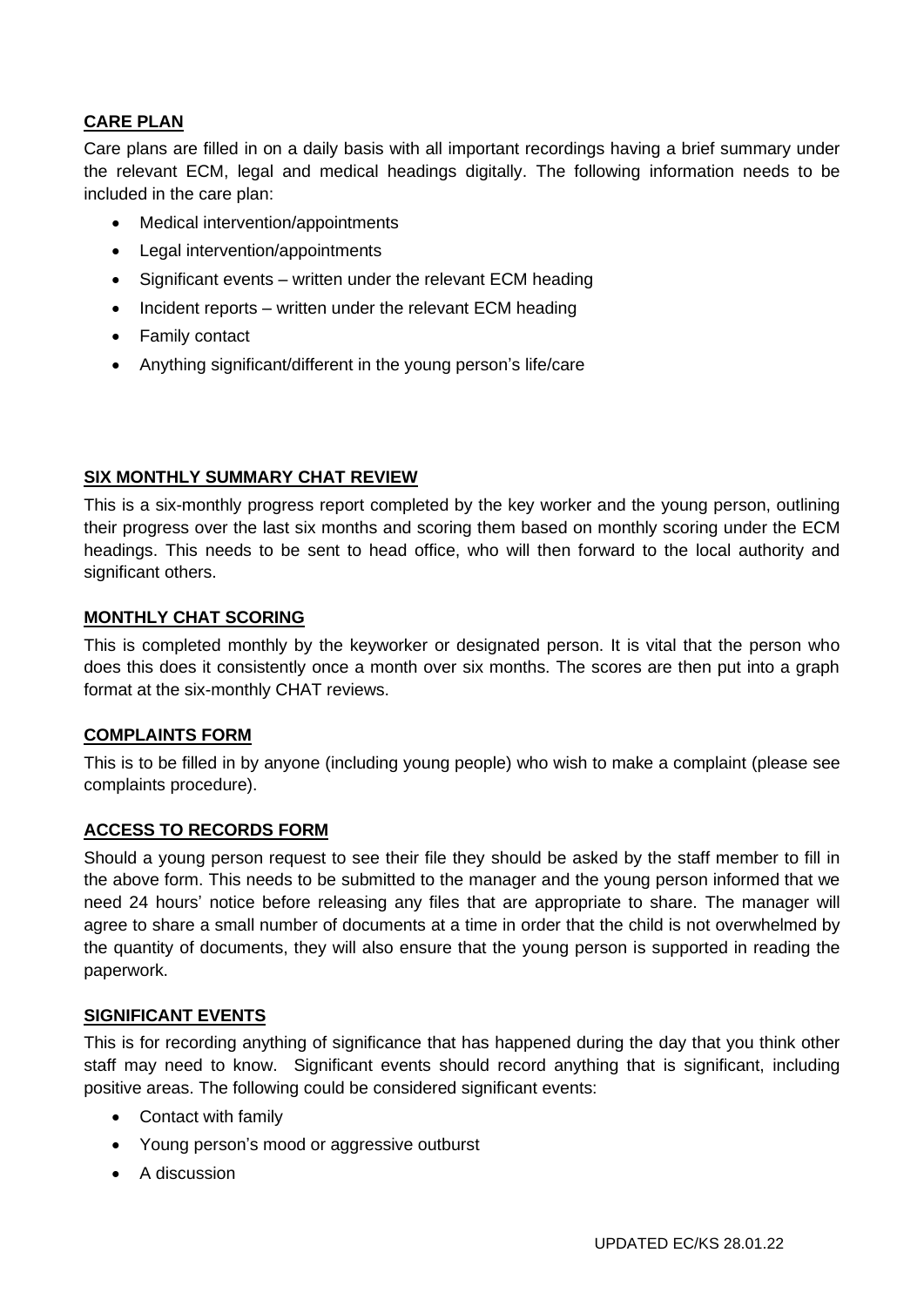- A young person engaging in an activity that they do not normally engage in
- Positive activities/interaction
- Achievement

## **INCIDENT REPORTS**

These are significant events that the YP's social worker and in some instances Ofsted need to know about. They will be typed by the staff and emailed to the office to be forwarded to the relevant people. These incidents may include:

- Violence
- Drugs or alcohol
- Self-harm
- Events leading up to an absconscion (please see missing person's procedure)
- Child protection and safeguarding concerns

#### **CHILD PROTECTION**

All child protection and safeguarding concerns need to be recorded in the child protection log in addition to completing an incident report (please see safeguarding policy).

#### **ROOM SEARCH FORM**

This is filled in following a room search.

#### **CONSEQUENCES LOG**

All sanctions, reparations, interventions and rewards, along with NVR interventions need to be recorded in the bound consequences log and a consequences form for the young person's file (please see behaviour management policy).

#### **POSITIVE HOLDING LOG**

All restraints must be recorded in the restraints log, on a positive holding form/checklist (please see positive holding procedure). This is both digital and a hard-bound book and must be duplicated.

#### **SUPERVISION CONTRACT**

This will be completed in your first supervision with your supervisor and will outline the agreed terms of your ongoing supervision with Anderida.

#### **SUPERVISION**

Your supervisor will record the contents of your supervision on a supervision form and will ask you to sign that you agree to the notes at the end of each supervision. It is advisable that you keep copies of all your supervision notes. Most supervisors will send you your supervision notes digitally, these will be sent securely.

#### **PRACTICE JOURNAL**

Over the course of each year you will complete a review of your performance with your supervisor. This will entail using supervision to evidence and plan how you will support the young people and organisation under the 'Every Child Matters' headings, this will be explored as part of each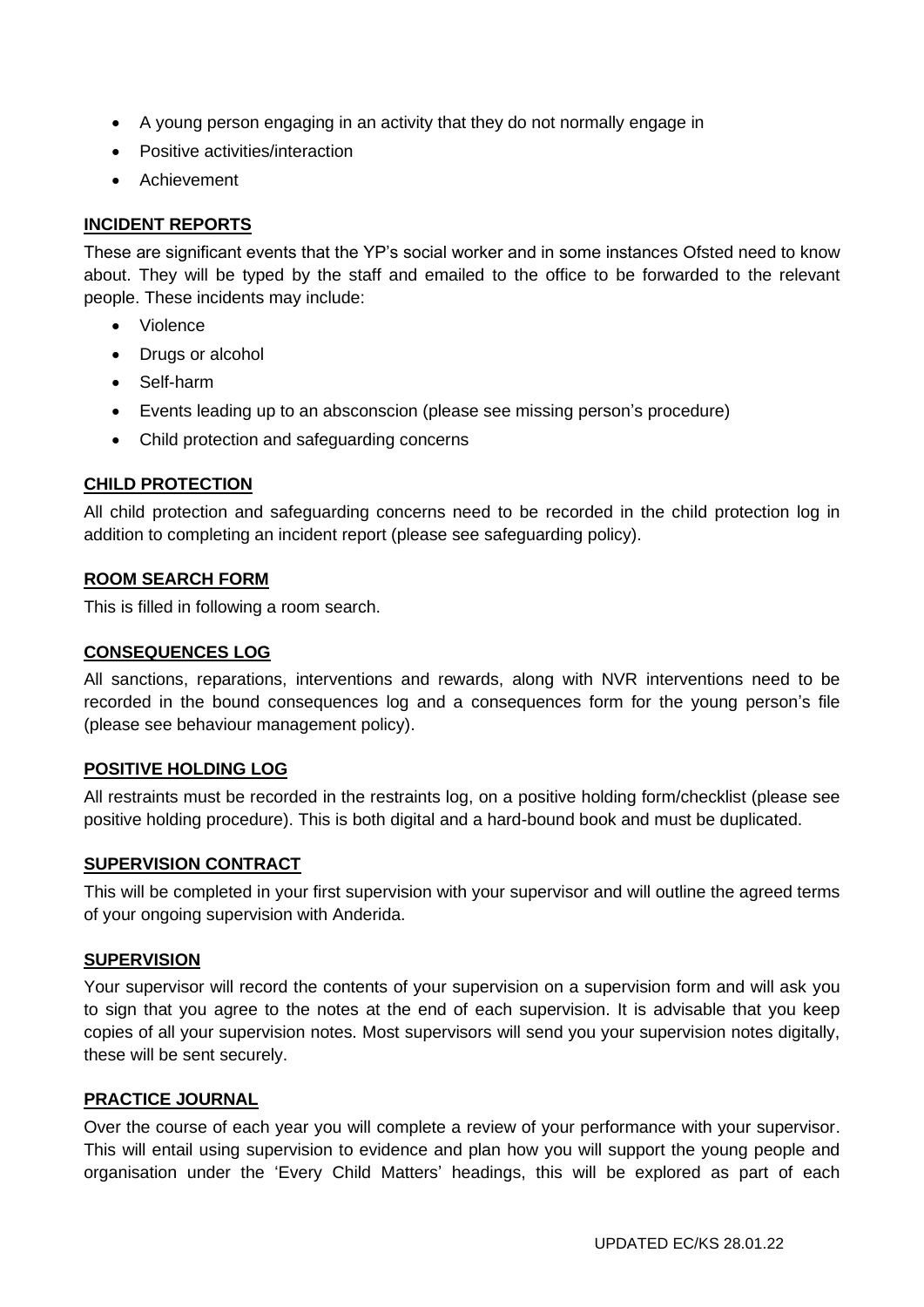supervision. At the end of the year as part of your appraisal, all areas will be scored, and a personal development plan devised from the evidence which showed real strengths and areas that highlighted developmental needs. You will also have the opportunity to review your manager's performance and personal development as part of a staff meeting as well as part of their appraisals.

## **MILEAGE**

A mileage form needs to be completed and submitted to the manager for signing whenever you have been asked to use your personal car for organisational duties. All forms submitted before the  $21<sup>st</sup>$  of the month will be paid on the  $28<sup>th</sup>$  of the month. These also need to be filled out and attached to a petty cash voucher when it has been agreed that you can take the funds from the unit petty cash.

#### **CHANGE OF ADDRESS/TELEPHONE**

Must be completed and submitted to head office whenever a staff member moves home. When you change your telephone number, a call to inform the office and all unit managers will suffice.

#### **CHANGE OF BANK DETAILS**

Must be completed and submitted to head office whenever a staff member changes bank account.

#### **RETURN TO WORK FORM**

Will be completed with an independent visitor (as part of reg 44 monitoring) following any absences (please see absence procedure). Should you have more that 2 'green' absences the return interview will be held with your manager and a director.

#### **ANNUAL LEAVE**

This needs to be filled in and signed by the manager prior to holidays. This will then be submitted to the office for agreement. Until you receive a form from the office confirming your holiday **it has not been agreed** (please see holiday procedure).

#### **TIME SHEET**

Staff need to fill this in every time they undertake hours for the organisation. These forms are kept in the server in each home. For staff who have dual roles that involve different rates of pay e.g. assessors they must specify what they have actually been doing.

#### **TRIAL SHIFT REPORT**

When an applicant visits a home to undertake a trial shift, staff are asked to complete a feedback form and email this straight to the office. This is a confidential document and should not be saved on computer desktops. Young people should also be encouraged to complete a young person friendly version of the form, which can be placed in the manager's in-tray once complete.

#### **MEDICATION ADMINISTRATION**

This must be completed and signed immediately after all administration of prescribed medication (please see medication and health & safety policies).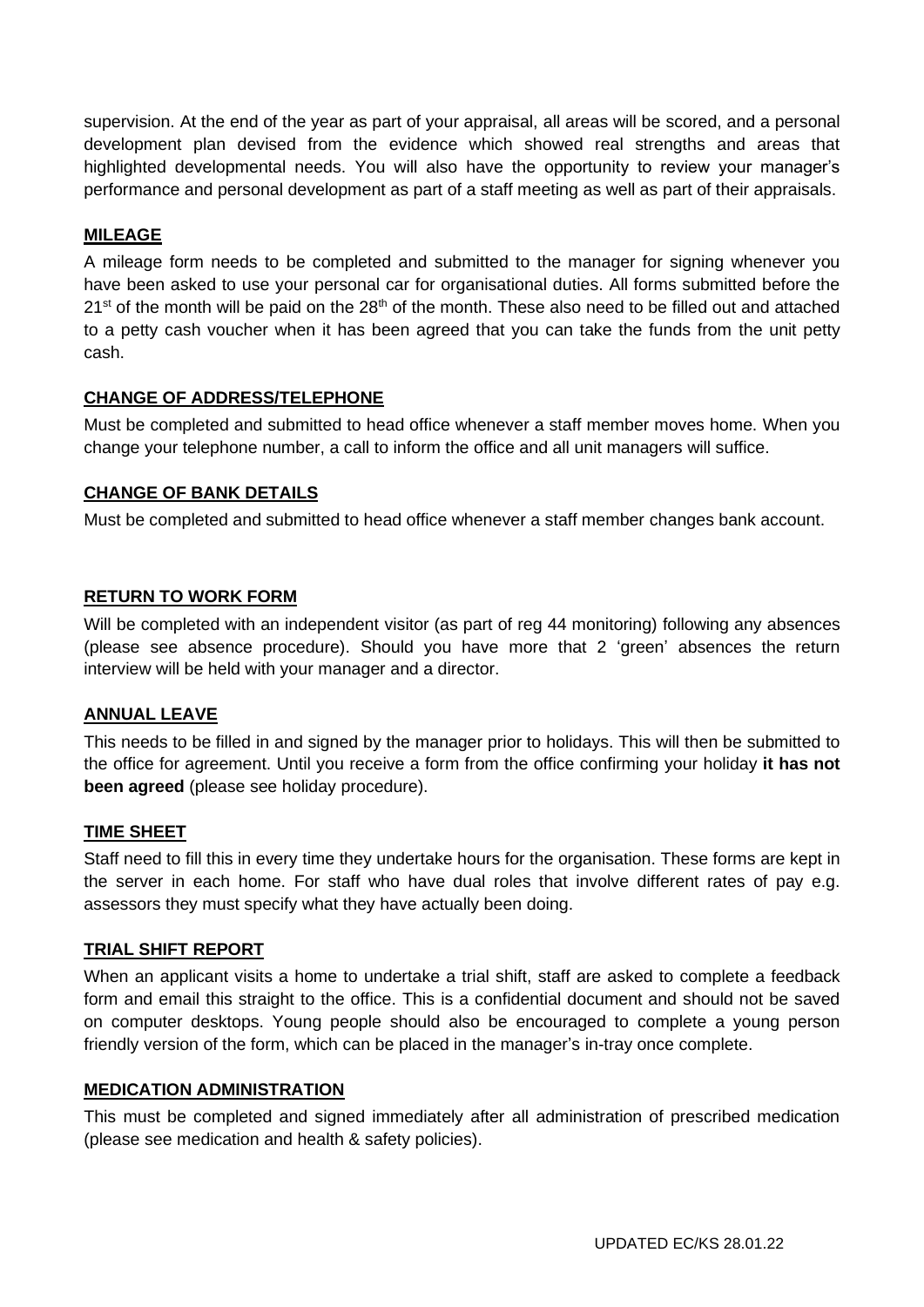#### **WEEKLY MEDICATION CHECK**

Staff to complete when all stock checks are undertaken (please see medication and health & safety policies).

#### **MEDICATION RETURNS FORM**

All unused prescribed medication must be returned to the office. Staff need to complete the corresponding form and ensure it is stamped/signed by the office on receipt of the unused medication and then filed in the homes health & safety folder.

#### **VEHICLE LOG**

This is filled in **every time** the company vehicle is used and clearly states which vehicle you were driving. These are stored digitally in the server.

#### **WEEKLY VEHICLE CHECK**

This is a comprehensive form covering all aspects of the vehicle check, all vehicles are to be checked weekly and the form completed. Staff also need to inform the manager or record concerns in the communication book so any maintenance can be actioned quickly.

#### **WEEKLY FIRE CHECK**

Once a week staff will check that the alarms are in working order alongside all other fire precautions being in place, you will need to fill in the corresponding form (see fire & evacuation procedure).

#### **FIRE LOG**

This is a bound book filled in nightly in order to record all mentors/young people who are sleeping in the home each night.

#### **NEAR MISS FIRE ALARM**

This must be completed whenever the smoke alarms go off or there is a fire scare.

#### **QUARTERLY FIRE DRILL**

Staff need to complete this as part of the 3-monthly fire drills.

#### **FRIDGE TEMPERATURE CHECK**

Staff must record the temperatures of all the fridges on a weekly basis. Staff also need to record any adjustments they may have had to make if the temperatures are not between 0 and 5˚c. There is a specific bound book for these purposes.

#### **MAINTENANCE BOOK**

Staff are to record any maintenance and damage issues in the maintenance book. Once work/repairs have been completed, staff are to sign this off and date it.

#### **MONTHLY HEALTH & SAFETY CHECKLIST**

Generally, these will be completed by designated Health & Safety officers but from time to time all staff may be asked to undertake the monthly checks covering all aspects of health & safety.